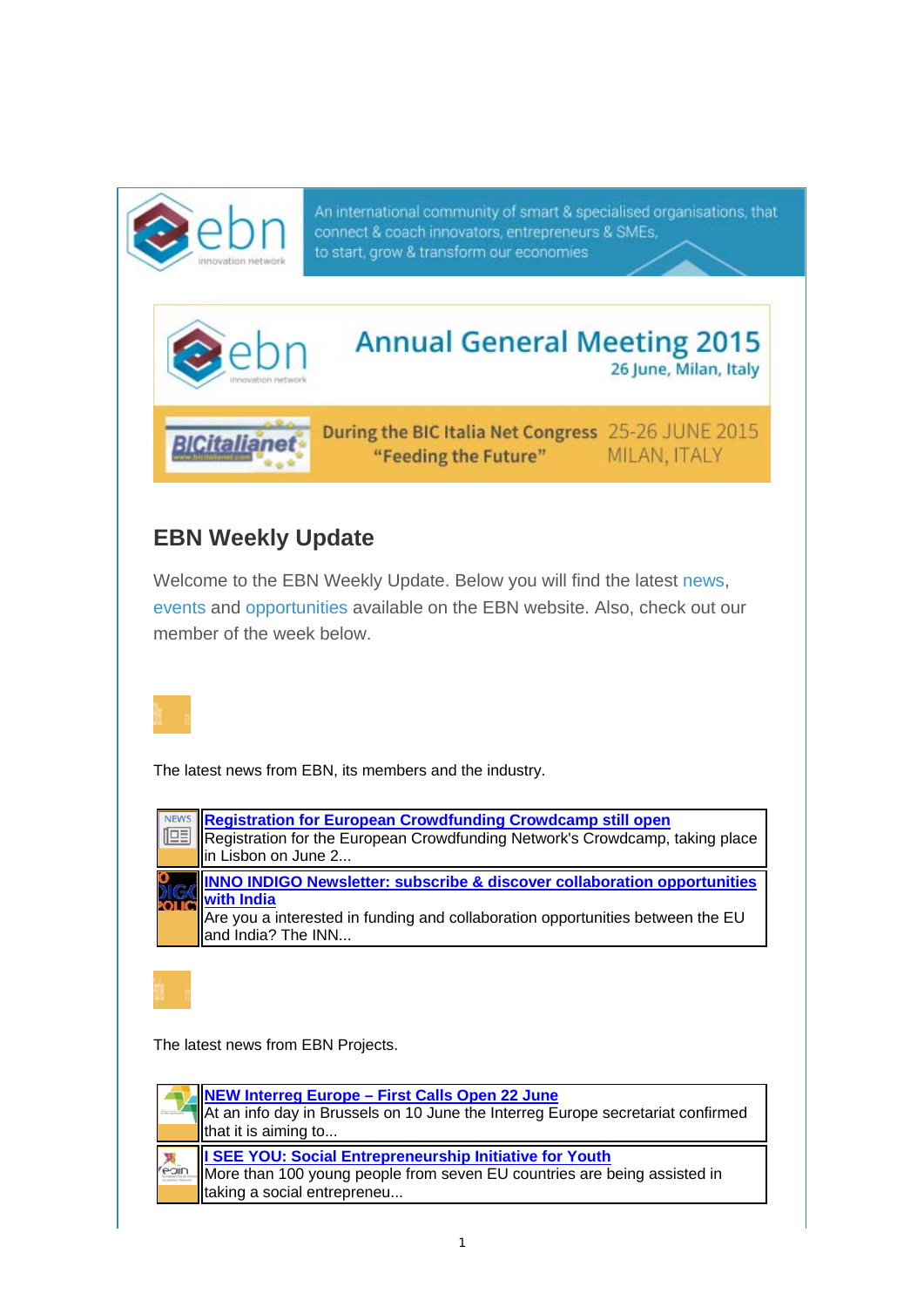

**LeTeEm project summer competition is coming soon!** The Challenge Can your team (of 4 or 5 students) create the best business or marketing ...

Upcoming events run by EBN, members, projects or other industry organisations.

|       | <b>Euromed Invest Academcy: EU Institutions and SMEs in the Med</b><br>To register please contact Ms. Nastasja Otte, nao@beci.be EUROMED Invest<br>Academy Belgium &nd<br>Brussels, Belgium - 15 Jun - 17 Jun                                                      |
|-------|--------------------------------------------------------------------------------------------------------------------------------------------------------------------------------------------------------------------------------------------------------------------|
|       | <b>Internationalising Business Opportunities</b><br>TESLA is a €3.8m transnational innovation support project involving eight<br>partners from six EU<br>Galway, Ireland - 16 Jun - 16 Jun                                                                         |
|       | <b>Sky Route - The Astro-Tourism in Europe: An increasing Business</b><br>A European Event, organized under the project "Cooperation projects to create<br>transnational to<br>Brussels, Belgium - 16 Jun - 16 Jun                                                 |
|       | <b>FREE WORKSHOPS FOR CREATIVE BUSINESSES - USING SOCIAL MEDIA</b><br><b>FOR YOUR CREATIVE BUSINESS</b><br>This workshop will give you an introduction and oversight into the essentials of<br>social media and ex<br>Sunderland, United Kingdom - 16 Jun - 16 Jun |
|       | <b>PROTECTING DESIGNS INTERNATIONALLY</b><br>Delivered by Raffaele Buonpane of EBN, this interactive workshop is on how to<br>protect your designs i<br>London, United Kingdom - 17 Jun - 17 Jun                                                                   |
| amela | <b>ACE Creative - GAMELAB BOOTCAMP</b><br>In the framework of the 11th Games & Interactive Entertainment Conference -<br>Gamelab the event fo<br>Barcelona, Spain - 24 Jun - 26 Jun                                                                                |

### **Opportunities for EBN Members**

The following opportunities are available to EBN Members only.

**Project Eligible Eligible Submit by** Host a workshop on IPR in China in your **BIC** EBN members 25-06-2015

## **Opportunities for the EBN Community**

The following opportunities are available to the whole EBN community.